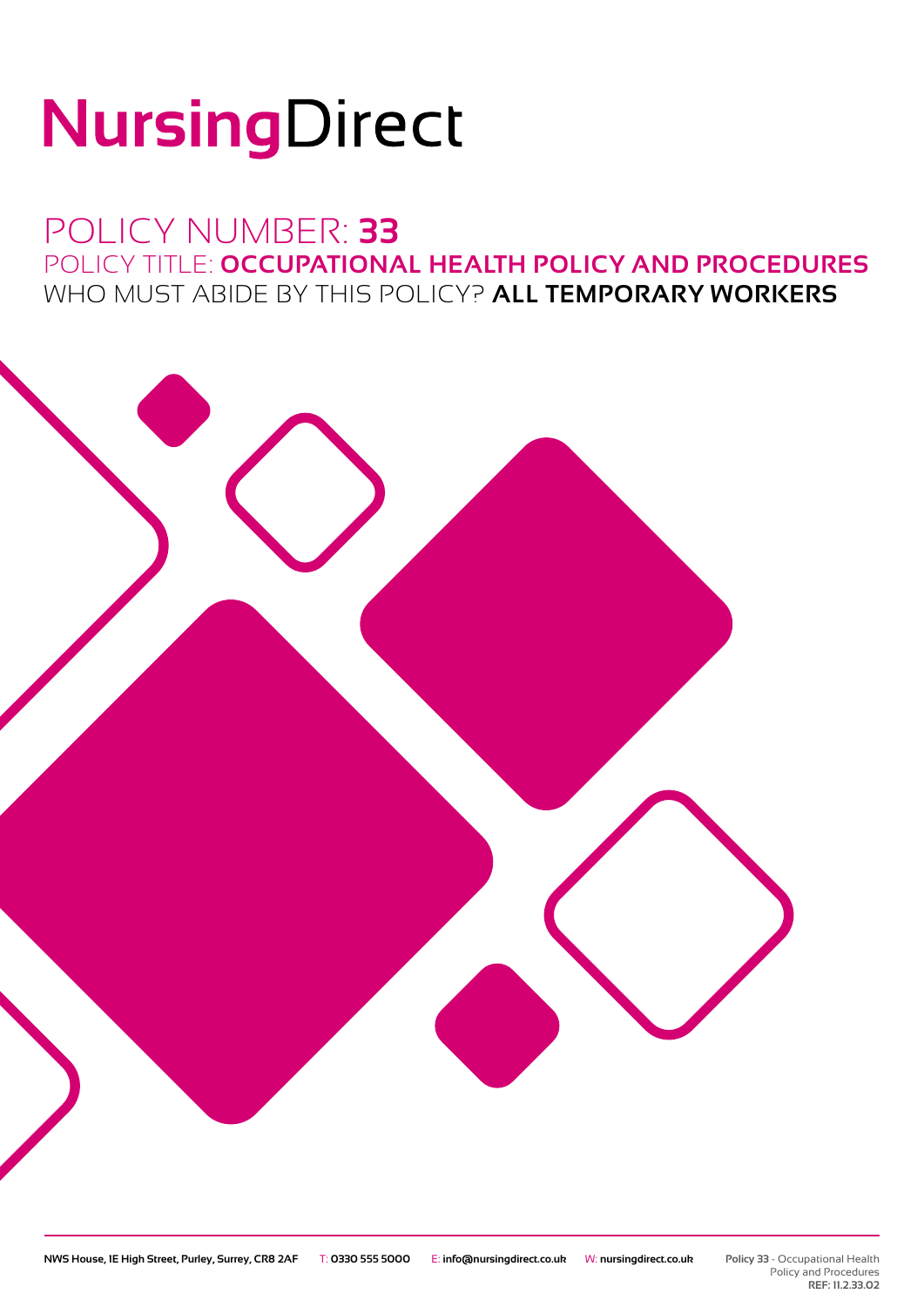#### **POLICY STATEMENT:**

#### **PROCEDURES FOR OCCUPATIONAL HEALTH:**

| 1.  | Introduction                                                                   | 3 |
|-----|--------------------------------------------------------------------------------|---|
| 2.  | Aims                                                                           | 3 |
| З.  | Purpose                                                                        | 3 |
| 4.  | Scope                                                                          | 3 |
| 5.  | <b>Policy Responsibilities</b>                                                 | 3 |
| 6.  | <b>Disability Discrimination</b>                                               | 3 |
| 7.  | Data Protection Act 1998                                                       | 3 |
| 8.  | The Organisation                                                               | 3 |
| 9.  | <b>Health Surveillance</b>                                                     | 3 |
|     | 10. Health/Sickness Referrals to the Occupational<br>Health and Safety Section | 4 |
| 11. | Self Referral                                                                  | 4 |
|     | 12. Referral by Line Manager/Human Resources                                   | 4 |
|     | 13. Consent for Medical Reports                                                | 4 |
|     | 14. Long Term Sickness Absence                                                 | 4 |
|     | 15. Short Term Sickness Absence                                                | 5 |
|     | 16. Probationary Period                                                        | 5 |
|     | 17. Risk Assessment                                                            | 5 |
|     | 18. Medical Surveillance                                                       | 5 |
|     | 19. III Reporting                                                              | 5 |
|     | 20. Sickness Absence Management                                                | 5 |
|     | 21. Post Sickness Absence Assessment                                           | 5 |
|     | 22. Occupational Health of Agency Workers                                      | 5 |
|     | 23. Fitness Criteria                                                           | 5 |
|     | 24. Disabled Employees and Agency Workers                                      | 5 |
|     | 25. Sickness Absence Management                                                | 5 |
|     | 26. Other Policies and Guidelines                                              | 5 |
|     | 27. Welfare Programmes                                                         | 6 |
|     | 28. Review                                                                     | 6 |
|     | Occupational Health and Safety Service - Staff Referral Form                   | 7 |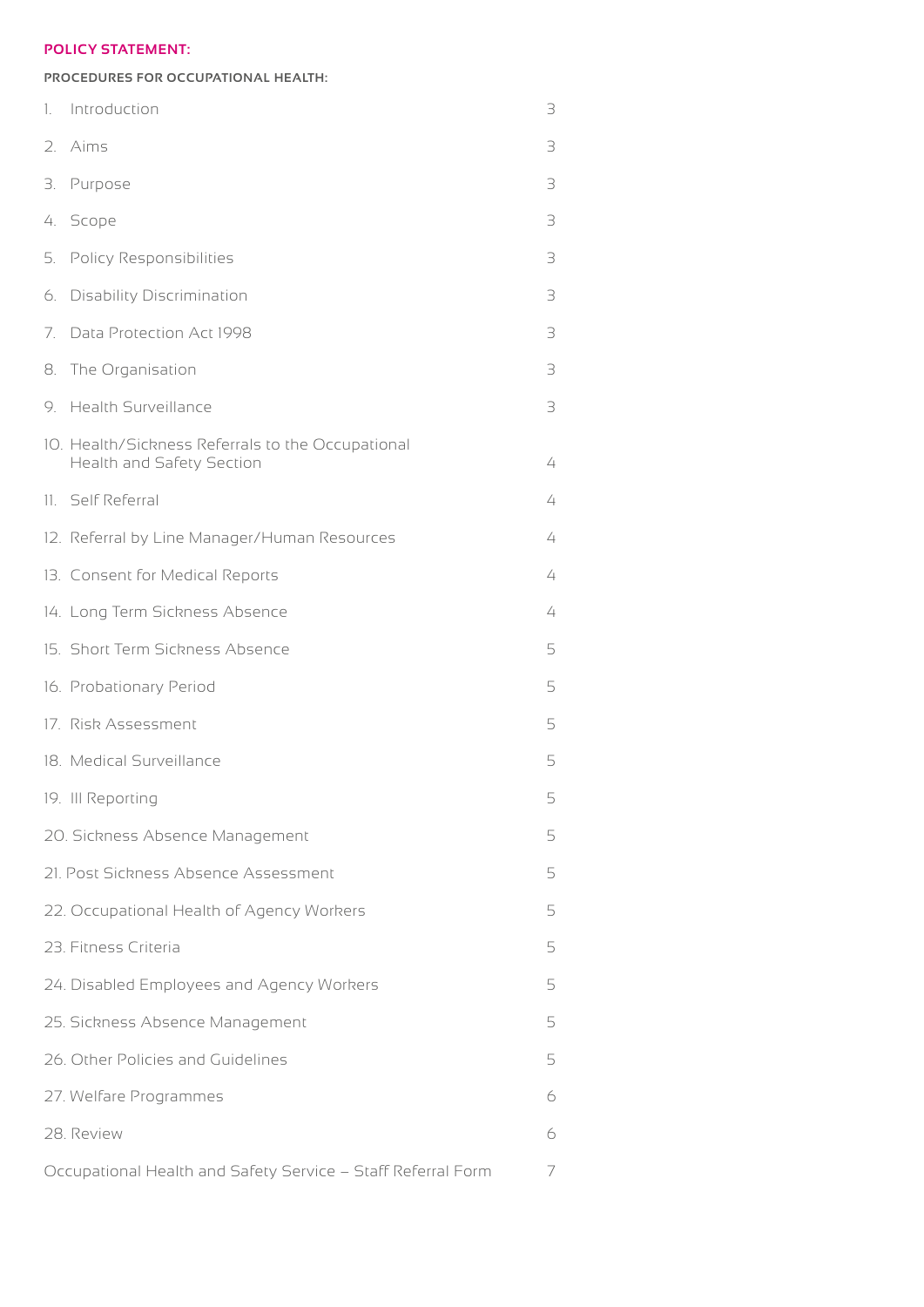#### **POLICY STATEMENT**

#### **1. Introduction**

**1.1** Occupational health is the applied science concerned with the effects of work on health. It is also concerned with how an employee's state of health influences his/her ability to work. Individuals can have an influence on their own and other people's health at work, and Nursing Direct will ensure they do all that is reasonable to protect the health of all individuals who work at Nursing Direct and at any of our clients. The benefits of incorporating health issues into mainstream management functions are becoming increasingly apparent. Improved efficiency, reduced costs and increased employee morale are amongst those benefits. Therefore:

**1.1.1** Nursing Direct is committed to ensuring that the potential for ill health or injury arising from activities or premises is minimised at source to the lowest level that is reasonably practicable. The policy of Nursing Direct will be to strive to maintain the highest possible standard of occupational health and wellbeing for all employees and temporary workers.

**1.1.2** Nursing Direct recognises the importance of integrating the continuous improvement of health and wellbeing into the organisational activities and will aim to ensure early identification and management of occupational ill health ranking this equal with other operational considerations.

**1.1.3** Nursing Direct will provide competent specialist occupational health advice and services to staff and managers.

**1.1.4** The purpose of this policy and supporting procedures is to describe the framework and responsibilities for the management of occupational health at Nursing Direct.

#### **2. Aims**

The aims of this policy are to:

- (a) Assist in the prevention of ill health in the workplace
- (b) Promote good health and wellbeing in the workplace
- (c) Assist in the maintenance of good health in the workplace (d) Ensure the effective management of occupational health and wellbeing.

#### **3. Purpose**

- The purpose of this policy is to provide:
- (a) Line Managers with information on their responsibilities in regard to the management of occupational health and wellbeing, and the services available to them in support of this.
- (b) Staff and agency workers with information of occupational health procedures, protocols and services available to them.

#### **4. Scope**

This policy applies to all line managers, employees and agency workers

#### **5. Policy Responsibilities**

**5.1** In line with the Health & Safety at Work Act, and associated legislation, and other Health & Safety Policies and procedures, line management will, in conjunction with the Health & Safety Adviser and the Occupational Health Practitioners, take all reasonable steps to provide a working environment which is safe and healthy. They will strive to continuously improve Nursing Direct`s management systems in order to protect employees, agency workers and visitors from risks to their health, safety and welfare whilst engaged in workrelated activities of Nursing Direct.

**5.2** The Occupational Health and Safety section will at all times work closely with Human Resources in trying to continuously improve the health and well-being of all staff and agency workers at Nursing Direct.

**5.3** The Occupational Health and Safety section will advise and recommend action to be taken in order to help line management and individual employees discharge their statutory duties with regard to occupational health. In particular, but not exclusively, assistance will be available in respect of:

- The Health and Safety at Work Act 1974
- First Aid at Work Health and Safety (First Aid) Regulations 1981 and Revised Approved Code of Practice 1997)
- The Reporting of Injuries, Diseases and Dangerous Occurrence Regulations 1996
- Workplace Regulations 1992
- Management of Health and Safety Regulations 1992
- Display Screen Equipment Regulations 1992
- Personal Protection Equipment Regulations 1992
- Manual Handling Regulations 1992
- Work Equipment Regulations 1992
- New and Expectant Mothers at Work, Health and Safety Executive Guidance 1995
- Disability Discrimination Act 1995
- Special Educational Needs and Disability Act 2001
- Ionising Radiation Regulations 1985
- Control of Substances Hazardous to Health (Amendment) Regulations 1998
- Control of Carcinogens Substance Approved Code of Practice.
- Noise at Work Regulations
- Access to medical records
- Access to health records 5.4 The Occupational Health and Safety section offers advice on all matters relating to the effect of work on health and wellbeing.

#### **6. Disability Discrimination**

Under the Disability Discrimination Act 1995 it is unlawful to treat disabled people less favourably than other people, without objective justification.

The act defines disability as a physical impairment which has a substantial and long term adverse effect on a person's ability to carry out normal day to day activities.

Where a manager knows or suspects that a staff member may be disabled within the meaning of the Act, advice can be sought from the Occupational Health and Safety section via the Human Resources Service.

The Occupational Health and Safety section will at all times do all that is reasonably practicable to comply with all aspects of the Disability Discrimination Act 1995, and will treat all information about the medical history of an individual in the strictest confidence.

#### **7. Data Protection Act 1998**

In implementing this policy, Nursing Direct will ensure that any personal data relating to an individual's medical history or sickness absence is obtained, processed and destroyed in line with the requirements of the Data Protection Act 1998.

#### **8. The Organisation**

**8.1** The Occupational Health and Safety section will work closely with all interested parties including Human Resources, Line Managers, and Trade Unions.

**8.2** All Line Managers must ensure that the health of their staff is not adversely affected by their work, and should wherever possible try to be aware of ill health in their staff without being intrusive about sensitive personnel information.

**8.3** Staff and agency workers have personal responsibilities for their own health and wellbeing and for taking advantage of the occupational health support provided by Nursing Direct.

#### **PROCEDURES FOR OCCUPATIONAL HEALTH**

#### **9. Health Surveillance**

**9.1** Pre-Employment Health Questionnaire

**9.1.1** Pre-employment health screening is a procedure which evaluates the fitness of an applicant's declared health in relation to the hazards and risks of the job, environment or activities.

**9.1.2** All prospective employees must complete a pre-employment health questionnaire before being interviewed for a job vacancy at Nursing Direct.

**9.1.3** Upon being offered a job at Nursing Direct, the successful candidate's completed medical questionnaire will be sent by the Human Resources Service to the Occupational Health and Safety section in a sealed envelope for assessment.

**9.1.4** Information contained in the health questionnaire is deemed "confidential" and will only be viewed and assessed by suitably qualified Occupational Health personnel.

**9.1.5** This information enables the Occupational Health and Safety section to assess the suitability of fitness to carry out the specific work employees have been appointed to carry out and to map out any health surveillance which may be required under specific health and safety legislation, especially if employees are working with the following substances and equipment:

• radiation source

• noise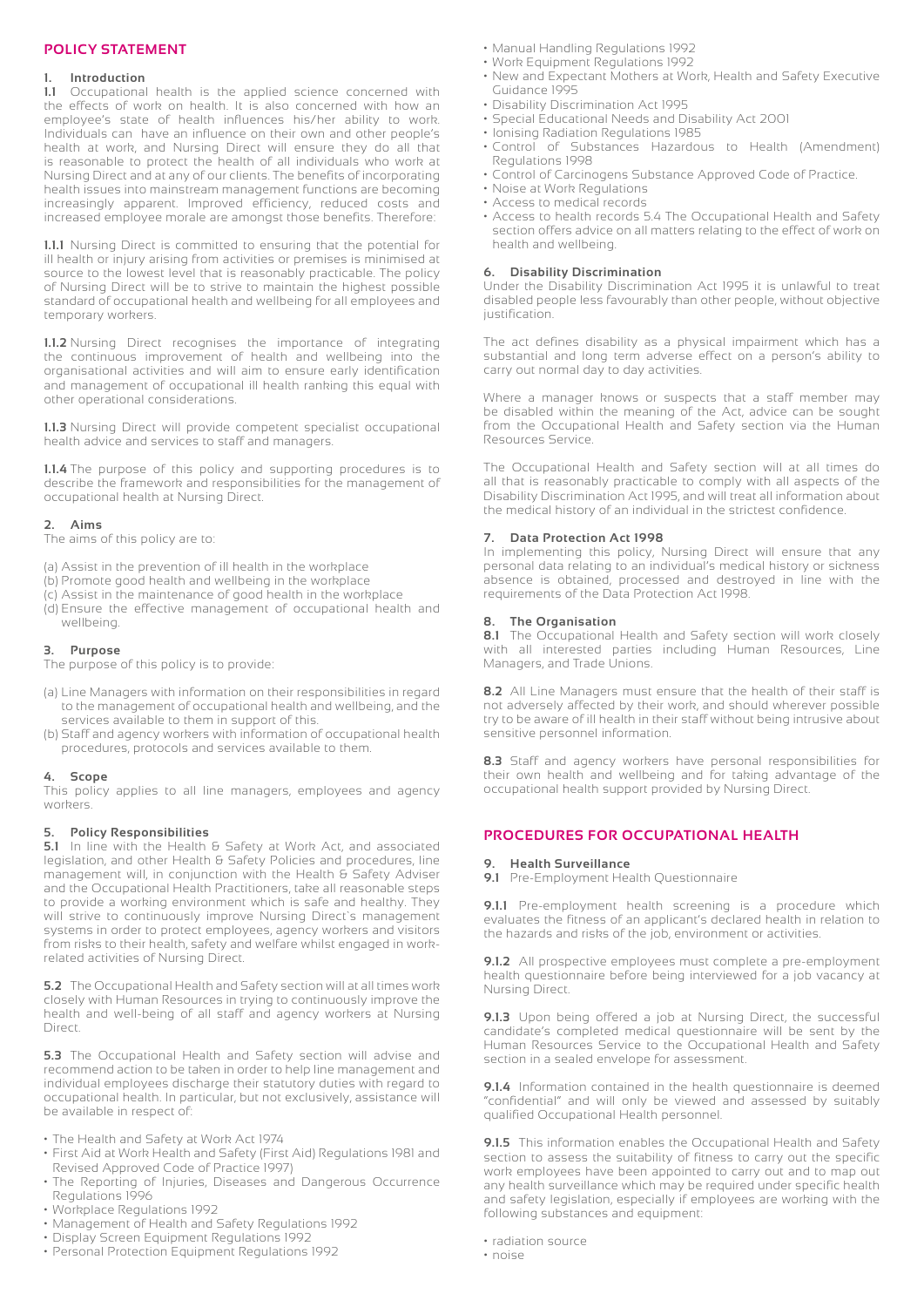- blood and body fluids
- heavy machinery, oils
- slurry, sludge
- chemicals, carcinogens
- food (catering)
- soil (gardeners)
- display screen equipment

**9.1.6** Managers only need to know whether a job candidate is fit for the job or fit with certain modifications for the job. In some cases, it is helpful that the manager knows about an illness/condition (such as epilepsy) so they can be aware of any consequences or any recognisable adjustments (such as frequent breaks or regular periods of time off for treatment). However, unless the individual consents to any medically confidential information being disclosed, the manager has no right to know and will not be informed.

**9.1.7** Following initial screening of pre-employment questionnaires, the Occupational Health and Safety section will provide a response to Human Resources regarding the outcome of the assessment.

**9.1.8** If medical clearance is granted, Human Resources will confirm medical clearance to the employee.

**9.1.9** If medical clearance is not granted, the Occupational Health and Safety section will provide further information/explanation to Human Resources, and arrange to meet with Human Resources and the prospective employee to ascertain more information. Human Resources will be kept suitably informed at all stages of consultation, as appropriate.

**9.1.10** If, following further consultation with external organisations, e.g. hospitals, GPs, an appointment is not to be confirmed due to medical reasons, further consultation may be required involving the Head of Human Resources, Nursing Direct Solicitors.

At all times, Nursing Direct will consider the implementation of reasonable adjustments to accommodate the illness/condition or consider redeployment, if available.

#### **FITNESS FOR WORK – PRE-EMPLOYMENT HEALTH ASSESSMENT**

Please note that all the above information/documentation will be deal with in the strictest confidence and in accordance with current data protection legislation

#### **10. Health/Sickness Referrals to the Occupational Health and Safety Section**

Ill health, of whatever nature, can affect work performance if it is not properly diagnosed or treated. The Occupational Health and Safety section is available to give individual employees, line managers and the Human Resources Service help and advice on all issues pertaining to a healthy work/life balance.

#### **11. Self Referral**

**11.1** Employees who are suffering from ill health and feel they cannot discuss the issue with their line manager or supervisor may wish to contact the Occupational Health and Safety section either directly or via the Human Resources Service.

**11.2** Nursing Direct referral form should be completed whenever possible. The Human Resources Service will be informed of the issues unless the individual specifically requests otherwise.

**11.3** Following initial discussions and having received consent from the individual employee, the Occupational Health Practitioner will feed back any relevant information to the Human Resources Service and line manager as appropriate.

**11.4** If following discussions with an employee who self refers, there arises serious health and safety implications or concerns which may compromise the working environment in Nursing Direct, the Occupational Health Practitioner may be required to disclose this information to the Head of Human Resources.

**11.5** Line managers, in consultation with the Human Resources Service and the Occupational Health and Safety section should take appropriate action.

#### **12. Referral by Line Manager/Human Resources**

**12.1** Management referrals to the Occupational Health and Safety section will where-ever possible will be made with the full consent of the employee concerned, encouraging open exchanges of information.

**12.2** If a manager has concerns about the effects of work on an employee's health, or the effects of a health problem on an employee's performance or attendance, referral to the Occupational Health and Safety section must be discussed fully with appropriate Human Resources personnel.

**12.3** It is important that the Occupational Health and Safety section is made aware of all relevant facts about a case to ensure objective advice is given, based on a full understanding of all the issues of concern.

**12.4** Referrals should be made using Nursing Direct referral form which has been designed to help managers provide sufficient information and specify the type of advice they are seeking when making a referral.

**12.5** The referral form must be completed in conjunction with Human Resources, who will forward the final version to the Occupational Health and Safety section for further action. Human Resources must ensure they clarify to Occupational Health any specific information they may require from a GP/Occupational Health Physician in order to make an informed decision on any health issues.

**12.6** On receipt of the referral form, the Occupational Health and Safety section will determine the most appropriate way forward. This may include:

**12.6.1** Specific advice to employee, followed by feedback to the Human Resources Service, and line managers if appropriate.

- Referral to a specialist Occupational Health GP
- Referral to employee's GP to obtain further information.

**12.6.2** Home Visits: If an employee cannot attend Nursing Direct's Occupational Health Centre or Treatment Rooms because of poor health or other associated issues, a home visit can be arranged by Occupational Health.

#### **13. Consent for Medical Reports**

**13.1** In line with the Access to Medical Reports Act 1988, a manager, following discussions with the employee, and Human Resources and Occupational Health, may wish to obtain a medical report from the employee's GP or hospital doctor. Employees should be made aware of the reason for the request for consent in the same way as they would be made aware of the reasons for referral to Occupational Health. The signed consent form should be sent to the Occupational Health and Safety section along with the completed referral form.

**13.2** If an employee refuses to give permission to obtain information from their GP or specialist GP, a further appraisal of their ability to carry out their work duties may be undertaken by their manager and the Human Resources Service.

#### **HEALTH/SICKNESS REFERRALS – STAFF**

#### **14. Long Term Sickness Absence**

**14.1** Obtaining advice from Employees GP or Occupational Health Physician

14.2 Under certain circumstances and in line with Nursing Direct's Absence Policy, if a member of staff is off work for an extended period, (normally 4 weeks absence or 4 weeks in rolling 12 months period), it may be appropriate to request from an employee's GP or specialist physician information which will enable Nursing Direct to assess a return to work, fitness for work or the need to refrain from their usual duties.

**14.3** Human Resources in liaison with Occupational Health will complete a GP report form clarifying what information is required from the employees GP.

**14.4** Occupational Health will seek advice as requested from employees GP and once in receipt of the information will formally feed back in writing to Human Resources the appropriate information required in order for an informed decision to be made.

14.5 Human Resources and the line manager will take appropriate action following consultation with the employee and Occupational Health. This action may include formal long term sickness absence hearing or other course of action as appropriate.

**14.6** A formal confidential record of all appropriate action will be kept confidentially by Human Resources

**14.7** In line with sickness absences procedures, Occupational Health will attend any formal hearings to answer questions and give specific advice as appropriate and necessary.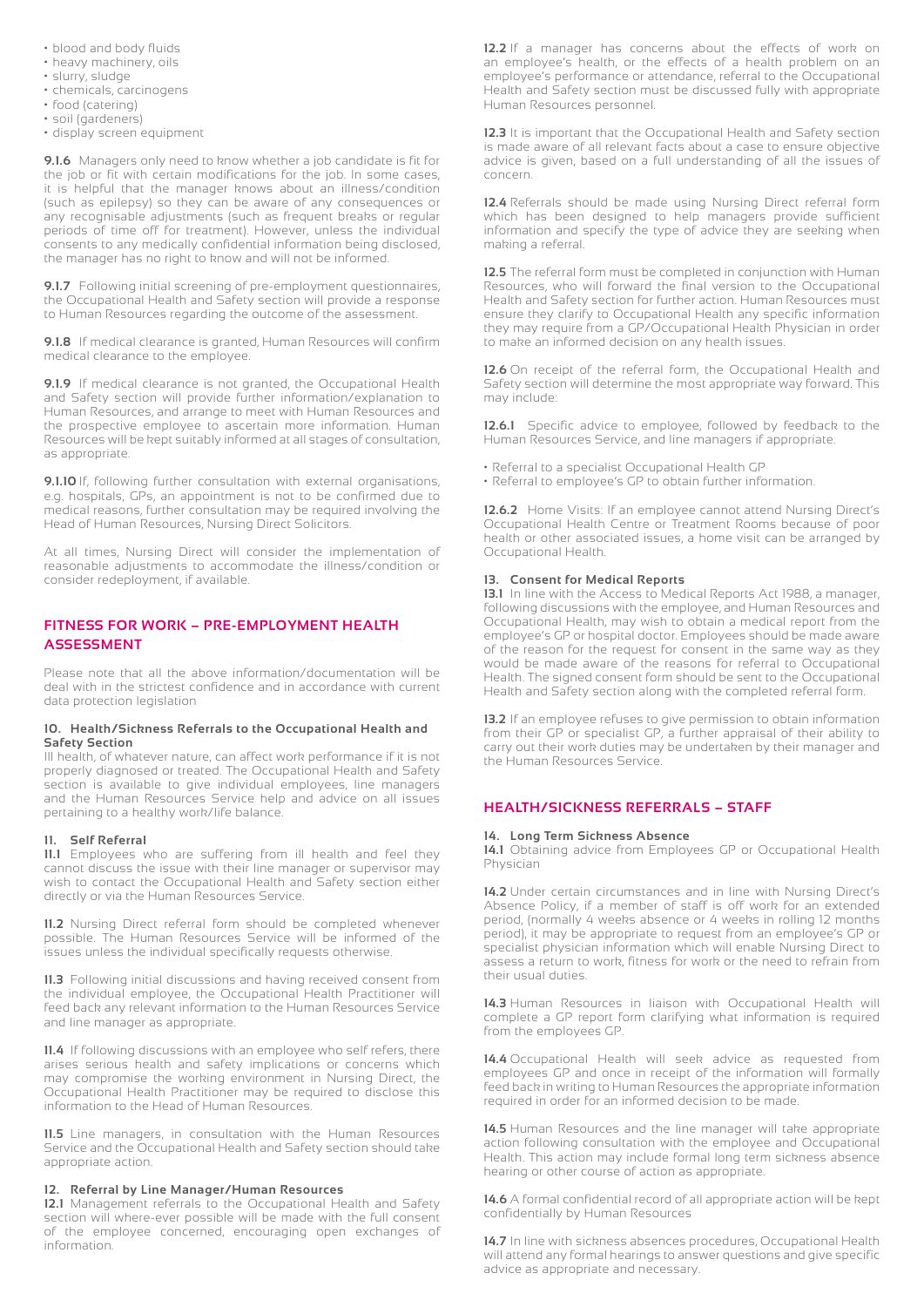**14.8** A formal record of the above meetings and any actions taken will be kept by Human Resources.

#### **15. Short Term Sickness Absence**

**15.1** Nursing Direct defines persistent short term absence as: intermittent absences normally attributable to minor and often unconnected ailments.

**15.2** In most cases, Human Resources/line managers should consider referral to Occupational Health in the first instance.

**15.3** Occupational Health may choose to refer an employee to their GP for advice/help, or refer to Nursing Direct Occupational Health GP, but will formally advise Human Resources of any action following consent from the employee.

**15.4** Upon receiving a report from the GP, Occupational Health will feed back all relevant information to Human Resources/line manager. This will only be done following consent from the employee.

**15.5** Human Resources/line manager will take appropriate action, record details, and update Occupational Health on any outstanding issues.

**15.6** If an employee confirms illness while on annual leave, the HR Service/line manager following consultation with the Attendance Management Policy may seek formal advice from Occupational Health before a decision is made regarding reaccrediting leave.

#### **16. Probationary Period**

**16.1** Where unsatisfactory performance during the probationary period is or may be related to an attendance or health related issue, a line manager, following consultation with the Human Resources Service, can make a formal referral to Occupational Health using an appropriate form.

**16.2** Occupational Health will feed back all relevant information to the Human Resources Service/line manager using formal correspondence.

**16.3** The information will be considered by Human Resources/ line manager who will, if necessary, arrange a formal probationary hearing, or other course of action as appropriate, keeping Occupational Health informed.

**16.4** Occupational health staff will attend the formal hearing if required to do so and give appropriate advice.

#### **17. Risk Assessment**

**17.1** Nursing Direct has a legally defined requirement to carry out risk assessments to identify the hazards and risks associated with the working environment. Additionally, where there are concerns that a specific employee or agency worker may be at risk from a hazard or risk it is good practice for Nursing Direct to carry out a risk assessment. The aim of a risk assessment is to make sure that noone gets hurt or becomes ill as a result of working at Nursing Direct or any of our clients.

**17.2** There are a number of accepted ways in which risk assessments can be carried out to identify hazards in the workforce and Nursing Direct will use the following methods:

- safety audits
- review of ill-health and accidents statistics
- referrals to Occupational Health Practitioner/Physician
- education of work force/agency workers as to what is hazardous or dangerous.

**17.3** Staff and agency workers should, wherever possible, inform the Occupational Health and Safety section of any hazards or risks which they feel could affect their health or safety to work.

**17.4** Any member of staff returning from long term sickness absence or maternity leave should undergo a task based risk assessment to ensure they are fit to return to their duties.

#### **18. Medical Surveillance**

**18.1** The Occupational Health and Safety section will carry out statutory medical surveillance, non-statutory surveillance and vaccinations as required.

**18.2** Nursing Direct will identify all staff/agency workers that require health surveillance and ensure the appropriate assessments are carried out to identify any health and safety risks.

**18.3** All occupational health records relating to medical surveillance will be maintained by the Occupational Health and Safety section for as long as is legally necessary and in line with data protection legislation and Access to Health and Medical Records.

#### **19. Ill Reporting**

**19.1** Ill health due to working conditions should be reported via your line manager/Human Resources department or to the Occupational Health and Safety section.

**19.2** Catering staff/food handlers should report to their line manager/ Human Resources Service any illness involving gastrointestinal upsets (vomiting/diarrhoea) on the first day of illness.

**19.3** All needle stick injuries must be reported and staff must ensure they are up to date with anti-tetanus and Hepatitis B vaccinations.

**19.4** Accident/Incident report forms must be filled in following an accident, occupational illness, incident or dangerous occurrence.

**19.5** Potential and actual long term ill health must be reported to the Human Resources Service and the Occupational Health and Safety section by the line manager as soon as possible following notification by member of staff.

#### **20. Sickness Absence Management**

The Occupational Health Practitioner will follow the guidelines found in the Absence Policy and will perform home visits if required by management or Human Resources and with the agreement of the member of staff/agency worker.

#### **21. Post Sickness Absence Assessment**

Staff returning to work or on a phased return following an extended period of absence should meet with the Occupational Health and Safety section to ensure they are fit to carry out their duties. The Occupational Health and Safety section will follow the procedures in the Attendance Management Policy.

#### **22. Occupational Health of Agency Workers**

**22.1** Nursing Direct has a responsibility for ensuring the health, safety, wellbeing and educational progress of all agency workers.

**22.2** All prospective agency workers must complete the health questionnaire in the Nursing Direct application form.

**22.3** All agency staff have a responsibility to notify Nursing Direct if their health changes in any way that could affect their ability to carry out an assignment.

**22.4** Nursing Direct has an additional responsibility to ensure agency workers are physically and medically fit to practice in their chosen professions, in order to ensure the health, safety and welfare of those they care for.

**22.5** Nursing Direct is also responsible for ensuring appropriate immunisations have been carried out on agency workers before they begin any assignments.

#### **23. Fitness Criteria**

23.1 To be able to undertake agency work and effectively, it is essential that individual agency workers:

- have the health and wellbeing necessary to deal with the specific types of duties in which they are engaged
- are able to communicate effectively with patients and colleagues
- possess sound judgement and insight
- remain alert at all times
- can respond to patients' needs rapidly and effectively
- do not constitute any risk to the health, safety or well-being of children in their care
- can, where disabilities exist, be enabled by reasonable adjustments to meet their criteria.

#### **24. Disabled Employees and Agency Workers**

Advice should be sought from the Occupational Health and Safety section before disabled personnel are employed or agency workers arrive at Nursing Direct. Occupational Health will liaise closely with Nursing Direct Disability Officer.

#### **25. Sickness Absence Management**

The Occupational Health Practitioner will follow the guidelines found in Nursing Direct's Absence policy. In addition to the requirements of the policy, the Occupational Health Practitioner may perform home visits on the grounds of welfare and concern in certain circumstances.

#### **26. Other Policies and Guidelines**

**26.1** Nursing Direct, through the Human Resources Service and the Occupational Health and Safety section will, from time to time, develop guidelines for the implementation of this policy and will also develop supporting policies and procedures, addressing key risks, issues and programs related to occupational health, safety, welfare, sickness absence management and rehabilitation.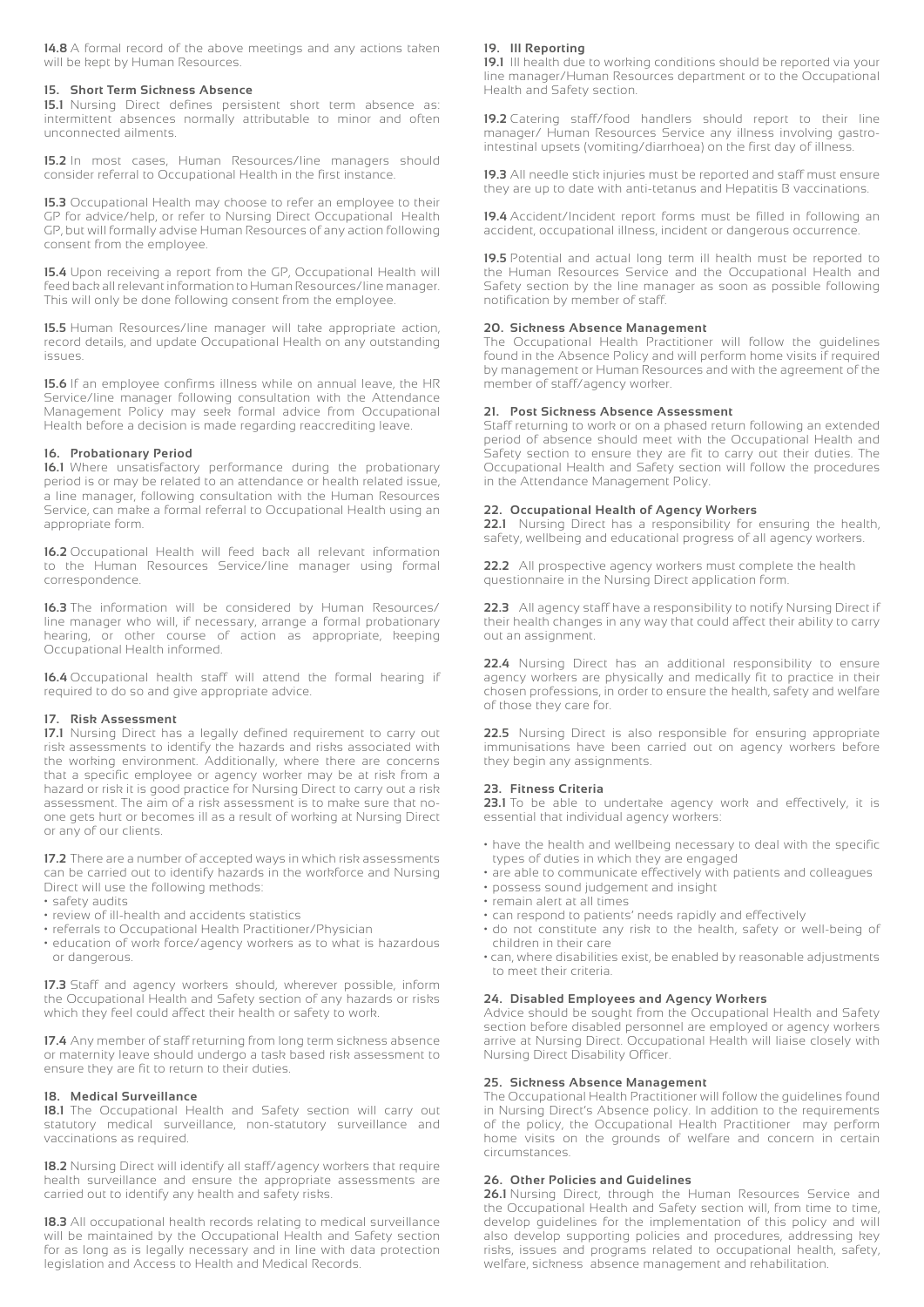**26.2** All of these supporting policies (and where appropriate, the supporting guidelines and procedures) should be developed in consultation and should be suitably endorsed by the Nursing Direct Health & Safety Committee and other interested bodies.

#### **27. Welfare Programmes**

**27.1** Nursing Direct believes a healthy workforce is essential for the wellbeing of the organisation, and the appropriate investment in the health of staff not only enhances the performance of individuals but also the performance and effectiveness of the organisation.

**27.2** Nursing Direct will continue to promote occupational health through a number of initiatives which will be led by the Occupational Health and Safety section and will include:

- coronary heart disease
- alcohol
- drug abuse
- wellbeing/stress
- cancer
- mental health and stress • HIV/Aids and sexual health
- Smoking
- diet and obesity
- exercise
- back care/manual handling

#### **28. Review**

The policy will normally be reviewed annually or in the event of major changes to legislation or the structure of Nursing Direct or if deemed necessary by Nursing Direct Health & Safety Committee.

The procedures information in this document will be amended as necessary to reflect any changes in other procedural or policy documents of Nursing Direct.

#### **OCCUPATIONAL HEALTH AND SAFETY SERVICE – STAFF REFERRAL FORM**

#### **Instructions to managers and staff on how to complete this form.**

This form should whenever possible be completed by the line manage in full consultation with the member of staff who is being referred to the Occupational Health Service (OHSS). Alternatively an individual member of staff may complete this form and self refer direct to the OHS, but Nursing Direct's policy is to encourage all staff wherever possible to consult with their line manager and/or Human Resources (HR) in the first instance.

Once the form has been completed and signed by the line manager, it should be forwarded to the HR Manager/Senior HR Adviser, who supports your Department.

This form should be completed for the following reasons;

- A member of staff has been off work on long term sickness absence
- A member of staff has persistent short term sickness absence problems
- The manager has concerns with the effects of work on a member of staff's health
- The manager has concerns with how a member of staff's health is influencing their health and safety or the safety of others.

In order for the OHSS to provide the appropriate advice, it is important that as much information as possible is included in the following 3 sections of the referral form.

#### **SECTION 1**

#### **About the Job**

This section should contain any relevant information which may help the OHS to identify hazards which may be associated with the employee's ill health.

This may include:

- Physical or environmental demands, such as night or shift work, stairs/climbing/working at heights, manual handling, food handling or handling clinical waste or chemicals.
- Hours of work
- Use of Display Screen Equipment
- Driving light vehicles, vans or HGV, PSV or minibuses
- Noisy environments
- Dusty environments
- Dangerous machinery
- Others, please specify

#### **SECTION 2**

#### **Reason for Referral**

This section should contain information which relates to any illhealth condition or injury arising from Nursing Direct activities or premises.

Information may include;

- Are there any indications that the reason for the absence is work related?
- Are you aware of matters outside of work which may affect their health or capacity for work?
- Are there specific concerns about the employee's work performance?
- Are there other issues you believe the OHSS should be made aware of to enable them to reach an opinion or advise you?
- How much time has the employee lost to ill-health during the last 12 months?
- What action if any has already been taken, for example meetings, home visits, advice from management, letters etc?

#### **SECTION 3**

#### **Advice being requested from OHS**

This section should contain specific questions/requests which will help managers/supervisors to manage particular cases of sickness absence or ill health.

It may include;

- Is there an underlying health condition which has caused the absence?
- What reasonable adjustments should be considered by Nursing Direct?
- If so, when is it likely to be resolved?
- If and when an employee returns to work, to what extent will any residual health condition limit and affect?
- Their attendance at work, and
- The duties they can carry out?
- If there is an underlying health condition, is there any evidence that work related factors contribute to this?
- In your medical opinion, is the employee disabled under the Disability Discrimination Act?
- Would a gradual or phased return to work, work place or working arrangements facilitate either, a full or partial return to work or an improved attendance?
- Is the employee permanently unfit and can they therefore be considered for ill-health retirement or a capability hearing under the Absence Policy?
- Are there other matters which you may wish to set out?